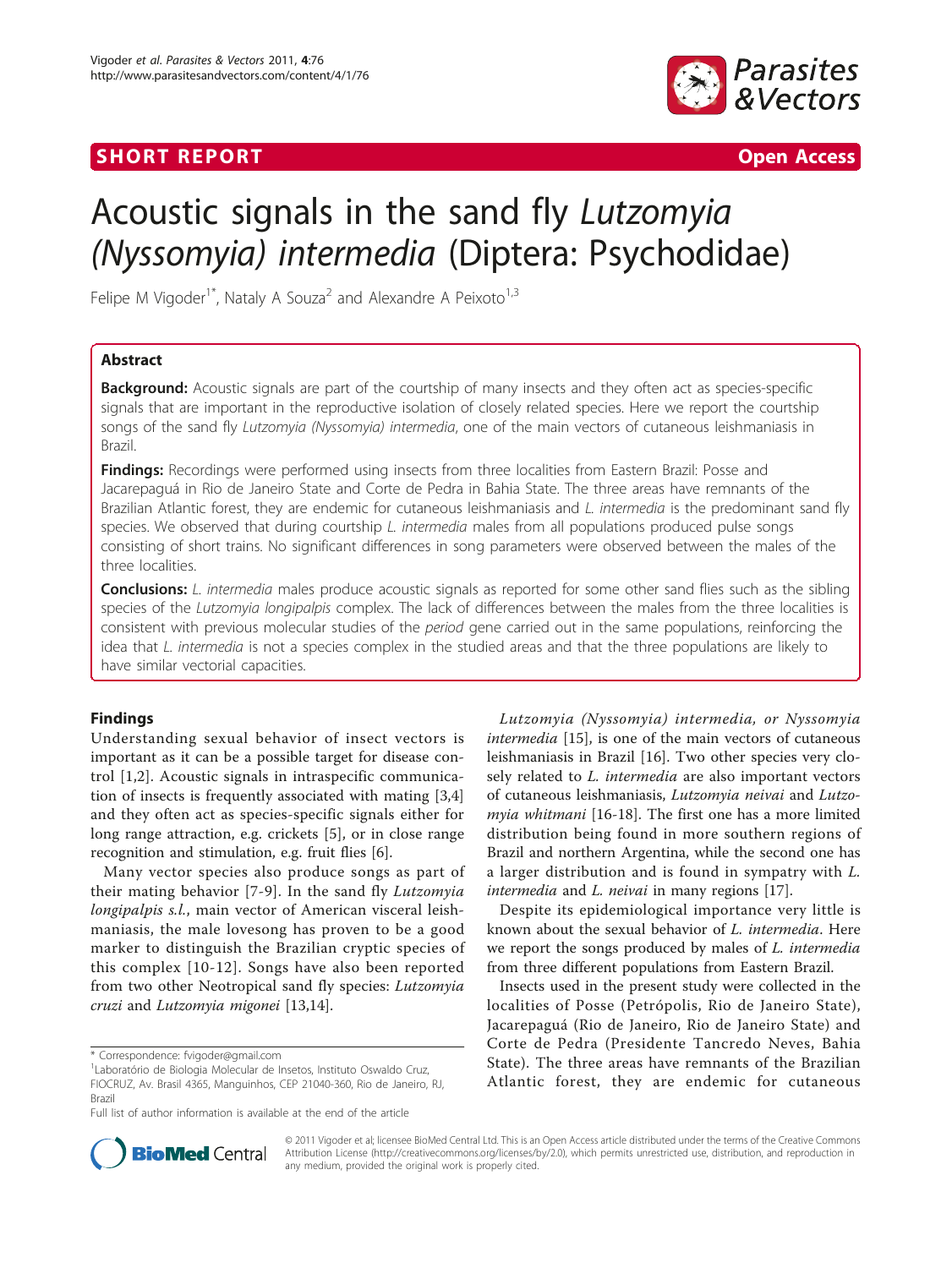leishmaniasis and L. intermedia is the predominant sand fly species.

The sand flies were identified according to Young & Duncan [[19\]](#page-3-0) and Marcondes [[17](#page-3-0)] and the F1 of wildcaught females were used in the experiments. Sand flies were raise in constant temperature ( $25^{\circ}$ C  $\pm$  1°C) with humidity close to saturation using the same protocol used for L. longipalpis [\[20\]](#page-3-0).

The recordings of the acoustic signals were also carried out at 25°C ± 1°C using an INSECTAVOX microphone [[21\]](#page-3-0), a Sony Hi8CCD-TRV65 video camera and Sony SLV-77HFBR VCR with a virgin couple of the same population in each trial as described in Souza et al. [\[11\]](#page-2-0). Each recording lasted about 5 minutes and male wing vibration towards the female was observed in about 20% of the trials. Although no copulation was observed in any of the trials, this song appears to be part of the courtship as the males start to sing when they are facing the female's side moving simultaneously towards her back. The recorded songs were digitalized using a CED1401 A/D converter and the analysis was performed using the Spike2 software (version 4.08), both from Cambridge Electronic Design (UK). Four song parameters were analyzed from each song: inter-pulseinterval (IPI) and train length (TL) measured in milliseconds (ms) and seconds (s), respectively, number of pulses per train (NP) and carrier frequency (FREQ) in Hertz (Hz). The statistics analysis was performed using the software R [\[22](#page-3-0)].

L. intermedia males produce short trains of pulse song (Figure 1). The means  $(\pm$  SEM) of the parameters analyzed in the three L. intermedia populations are shown in Table [1.](#page-2-0) Individuals from the population of Posse presented the higher IPI and the shorter trains while

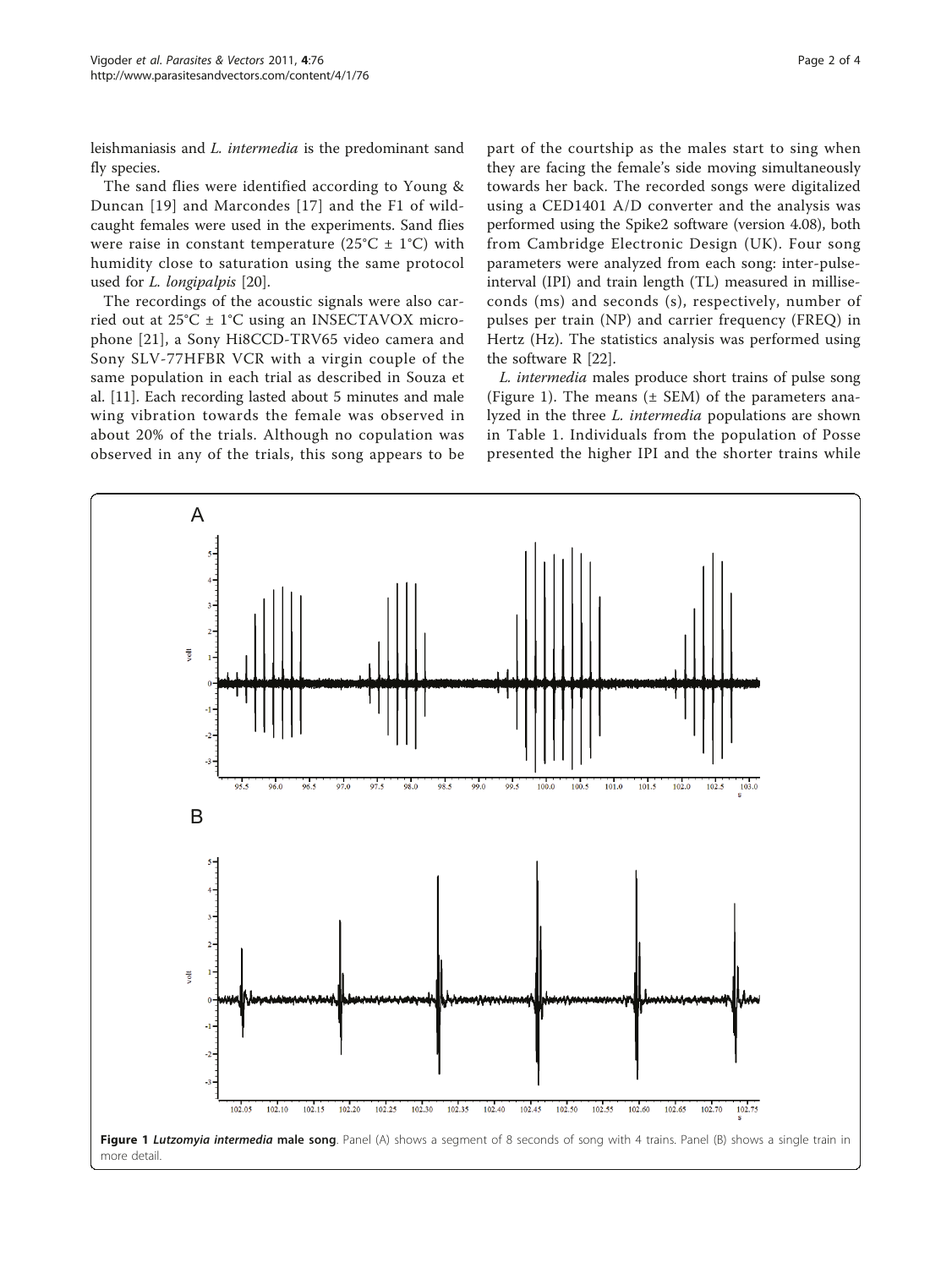|             | N  | IPI (ms)            | ΝP                   | TL (s)              | Freg (Hz)              | <b>CPP</b>          |
|-------------|----|---------------------|----------------------|---------------------|------------------------|---------------------|
| Jacarepaguá |    | 130.12 (± 3.43)     | 11.67 (± 0.33)       | $1.39 \ (\pm 0.01)$ | $230.04 \ (\pm 4.34)$  | $2.50 \ (\pm 0.16)$ |
| C. de Pedra | 10 | 138.65 (± 2.21)     | $10.41 \ (\pm 0.60)$ | 1.30 ( $\pm$ 0.08)  | 249.68 $(\pm 16.48)$   | $2.72 \ (\pm 0.08)$ |
| Posse       |    | 142.88 $(\pm 3.16)$ | $8.80 \ (\pm 1.01)$  | 1.11 ( $\pm$ 0.14)  | $232.38 \ (\pm 10.97)$ | $2.62 \ (\pm 0.17)$ |

<span id="page-2-0"></span>Table 1 Mean values ( $\pm$  SEM) for the song parameters from three populations of L. intermedia

males from Corte de Pedra showed the higher song frequency. However, ANOVA indicates no significant difference in any of the parameters analyzed (IPI:  $F_{2,21}$  = 2.88, NP:  $F_{2,21} = 2.02$ ; TL:  $F_{2,21} = 1.21$ ; Freq:  $F_{2,21} =$ 0.50; CPP:  $F_{2,21} = 0.45$ ;  $p > 0.05$  in all cases).

Compared to the songs produced during copulation by L. migonei males [[14\]](#page-3-0), the (pre-copulatory) courtship song of *L. intermedia* has a much larger IPI ( $\sim$ 137 ms  $\times$  $\sim$ 26 ms), much longer trains ( $\sim$ 1.3 s  $\times$   $\sim$ 0.15 s) and smaller CPP ( $\sim$ 2.6  $\times \sim$ 3.3). The song of *L. intermedia* males also contrasts with the copulation songs produced by the different L. longipalpis siblings species [10-12], even those producing pulse song which are characterized by shorter IPIs  $( $67 \text{ ms}$ )$  and longer trains  $(> 2.1)$ s). Songs produced before and during copulation have probably the same basic function; they are part of the courtship, increasing female's receptivity to insemination and having also a role in reproductive isolation of closely related species.

Since no copulations were observed we cannot be sure the song is really involved in courtship. Another possibility is that it is involved in some form of aggression, such as to protect a territory. However, this behavior is usually a male-male signal [3] and no songs were produced in a couple of trials where two males were used together with a female. Therefore, it seems more likely that songs are part of courtship.

The lack of mating prevented us from verifying whether *L. intermedia* males also produce copulation songs as observed in L. longipalpis s.l., L. cruzi and L. migonei [11-[14\]](#page-3-0). In Drosophila, although males of some species sing while in copula [[23\]](#page-3-0), in most studied species males only produce courtship songs before attempting copulation [6]. Therefore, although it is possible that L. intermedia males also produce copulation songs that is not necessarily the case.

In *L. longipalpis s.l.* populations the analysis of male lovesongs and the period gene, which is involved in the control of Drosophila courtship song [[24\]](#page-3-0), yielded consistent results confirming the existence of a species complex in Brazil [10-12[,25,26](#page-3-0)].

The analysis of the differentiation in the period gene between the L. intermedia populations of Posse, Jacarepaguá and Corte de Pedra [[18](#page-3-0)] is also consistent with the song results as the two types of analysis did not indicate significant differentiation, either molecular or behavioral. Therefore, these data together reinforce the idea that, at least for the studied localities, L. intermedia constitutes a single species and that the three populations are likely to have similar vectorial capacities.

#### Acknowledgements

This work was supported by grants from the Howard Hughes Medical Institute, CNPq, Faperj, CAPES and FIOCRUZ.

#### Author details

1 Laboratório de Biologia Molecular de Insetos, Instituto Oswaldo Cruz, FIOCRUZ, Av. Brasil 4365, Manguinhos, CEP 21040-360, Rio de Janeiro, RJ, Brazil. <sup>2</sup> Laboratório de Transmissores de Leishmanioses, Instituto Oswaldo Cruz, FIOCRUZ, Av. Brasil 4365, Manguinhos, CEP 21040-360, Rio de Janeiro, RJ, Brazil. <sup>3</sup>Instituto Nacional de Ciência e Tecnologia em Entomologia Molecular, Brazil.

#### Authors' contributions

FMV participated in the recordings, performed the song and statistical analysis and drafted the manuscript. NAS collected the insects and participated in the recordings. AAP conceived the study, participated in the recordings and helped to write the manuscript. All authors have read and approved the final manuscript.

#### Competing interest

The authors declare that they have no competing interests.

Received: 15 February 2011 Accepted: 13 May 2011 Published: 13 May 2011

#### References

- 1. Pates H, Curtis C: [Mosquito behavior and vector control.](http://www.ncbi.nlm.nih.gov/pubmed/15355233?dopt=Abstract) Annu Rev Entomol 2005, 50:53-70.
- 2. Ramirez JL, Garver LS, Dimopoulos G: [Challenges and approaches for](http://www.ncbi.nlm.nih.gov/pubmed/19275622?dopt=Abstract) [mosquito targeted malaria control.](http://www.ncbi.nlm.nih.gov/pubmed/19275622?dopt=Abstract) Curr Mol Med 2009, 9:116-130.
- 3. Ewing AW: Arthropod bioacoustics New York: Cornell University Press; 1989.
- 4. Reinhold K: Variation in acoustic signaling traits exhibits footprints of
- sexual selection. Evolution 2010. 5. Hedwig B: [Pulses, patterns and paths: neurobiology of acoustic](http://www.ncbi.nlm.nih.gov/pubmed/16523340?dopt=Abstract) [behaviour in crickets.](http://www.ncbi.nlm.nih.gov/pubmed/16523340?dopt=Abstract) J Comp Physiol A Neuroethol Sens Neural Behav Physiol 2006, 192:677-689.
- 6. Greenspan RJ, Ferveur JF: [Courtship in Drosophila.](http://www.ncbi.nlm.nih.gov/pubmed/11092827?dopt=Abstract) Annu Rev Genet 2000, 34:205-232.
- 7. Saini RK: Sound production associated with sexual-behavior of the tsetse, Glossina-morsitans-morsitans. Insect Sci Appl 1985, 6:637-644.
- 8. Clements AN: In The biology of mosquitoes. Volume 2. New York: CABI Publishing; 1999.
- 9. Gibson G, Russell I: [Flying in tune: sexual recognition in mosquitoes.](http://www.ncbi.nlm.nih.gov/pubmed/16824918?dopt=Abstract) Curr Biol 2006, 16:1311-1316.
- 10. de Souza NA, Ward RD, Hamilton JGC, Kyriacou CP, Peixoto AA: [Copulation](http://www.ncbi.nlm.nih.gov/pubmed/11925981?dopt=Abstract) [songs in three siblings of](http://www.ncbi.nlm.nih.gov/pubmed/11925981?dopt=Abstract) Lutzomyia longipalpis (Diptera: Psychodidae). Trans R Soc Trop Med Hyg 2002, 96:102-103.
- 11. Souza NA, Vigoder FM, Araki AS, Ward RD, Kyriacou CP, Peixoto AA: [Analysis of the copulatory courtship songs of](http://www.ncbi.nlm.nih.gov/pubmed/15535620?dopt=Abstract) Lutzomyia longipalpis in [six populations from Brazil.](http://www.ncbi.nlm.nih.gov/pubmed/15535620?dopt=Abstract) J Med Entomol 2004, 41:906-913.
- 12. Araki AS, Vigoder FM, Bauzer LG, Ferreira GE, Souza NA, Araújo IB, Hamilton JG, Brazil RP, Peixoto AA: [Molecular and Behavioral](http://www.ncbi.nlm.nih.gov/pubmed/19172187?dopt=Abstract) [Differentiation among Brazilian Populations of](http://www.ncbi.nlm.nih.gov/pubmed/19172187?dopt=Abstract) Lutzomyia longipalpis [\(Diptera: Psychodidae: Phlebotominae\).](http://www.ncbi.nlm.nih.gov/pubmed/19172187?dopt=Abstract) PLoS Negl Trop Dis 2009, 3:e365.